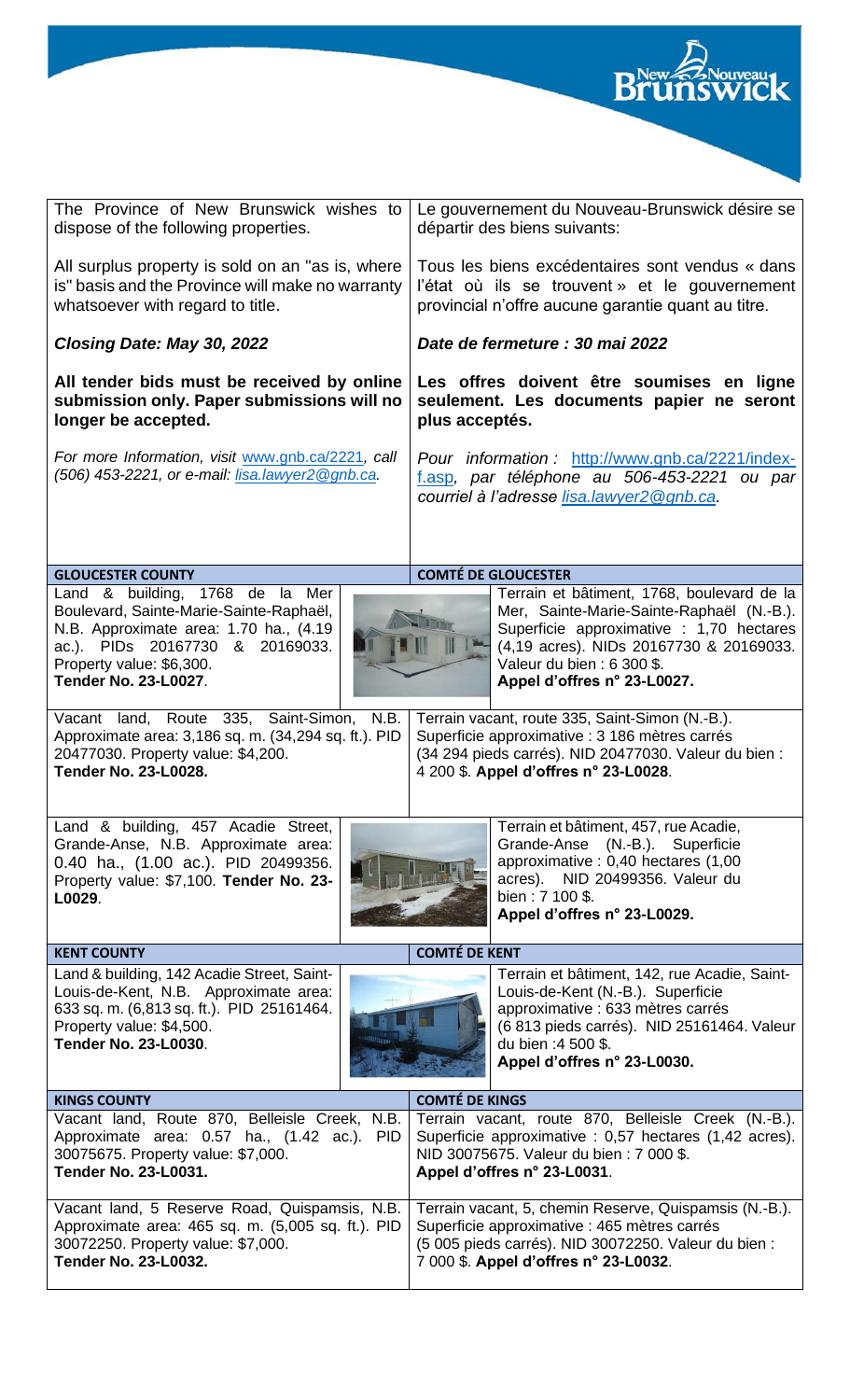| Land & building,<br>14077<br>Terrain et bâtiment, 14077, route 10,<br>Route<br>10,<br>Roachville, N.B. Approximate area: 606<br>Roachville (N.-B.). Superficie<br>approximative: 606 mètres carrés<br>sq. m. (6,523 sq. ft.). PID<br>00118240.<br>(6 523 pieds carrés). NID 00118240. Valeur<br>Property value: \$2,000.<br><b>Tender No. 23-L0033.</b><br>du bien: 2 000 \$.<br>Appel d'offres n° 23-L0033. |                                                                                                                                                                                                        |  |  |  |
|--------------------------------------------------------------------------------------------------------------------------------------------------------------------------------------------------------------------------------------------------------------------------------------------------------------------------------------------------------------------------------------------------------------|--------------------------------------------------------------------------------------------------------------------------------------------------------------------------------------------------------|--|--|--|
| Vacant land, Route 865, Cassidy Lake, N.B.<br>Approximate area: 1,446 sq. m. (15,565 sq. ft.). PID<br>00480707. Property value: \$1,800.<br><b>Tender No. 23-L0034.</b>                                                                                                                                                                                                                                      | Terrain vacant, route 865, Cassidy Lake (N.-B.).<br>Superficie approximative : 1 446 mètres carrés<br>(15 565 pieds carrés). NID 00480707. Valeur du bien :<br>1 800 \$. Appel d'offres n° 23-L0034.   |  |  |  |
| <b>MADAWASKA COUNTY</b>                                                                                                                                                                                                                                                                                                                                                                                      | <b>COMTÉ DE MADAWASKA</b>                                                                                                                                                                              |  |  |  |
| Clair<br>N.B.<br>2ième<br>Avenue,<br>Vacant<br>land,<br>Approximate area: 1,530 sq. m. (16,469 sq. ft.). PID<br>35229699. Property value: \$15,300.<br><b>Tender No. 23-L0035.</b>                                                                                                                                                                                                                           | Terrain vacant, avenue 2ième, Clair (N.-B.). Superficie<br>approximative : 1 530 mètres carrés<br>(16 469 pieds carrés). NID 35229699. Valeur du bien :<br>15 300\$. Appel d'offres n° 23-L0035.       |  |  |  |
| Vacant land, 10 Bellevue Street, Edmundston, N.B.<br>Approximate area: 521 sq. m. (5,608 sq. ft.). PID<br>35130657. Property value: \$11,200.<br><b>Tender No. 23-L0036.</b>                                                                                                                                                                                                                                 | Terrain vacant, 10, rue Bellevue, Edmundston (N.-B.).<br>Superficie approximative : 521 mètres carrés<br>(5 608 pieds carrés). NID 35130657. Valeur du bien :<br>11 200\$. Appel d'offres n° 23-L0036. |  |  |  |
| Vacant land, 39 Collin Avenue, Edmundston, N.B.<br>Approximate area: 466 sq. m. (5,006 sq. ft.). PID<br>35279330. Property value: \$5,000.<br><b>Tender No. 23-L0037.</b>                                                                                                                                                                                                                                    | Terrain vacant, 39, avenue Collin, Edmundston (N.-B.).<br>Superficie approximative : 466 mètres carrés<br>(5 006 pieds carrés). NID 35279330. Valeur du bien :<br>5 000\$. Appel d'offres n° 23-L0037. |  |  |  |
| <b>NORTHUMBERLAND COUNTY</b>                                                                                                                                                                                                                                                                                                                                                                                 | <b>COMTÉ DE NORTHUMBERLAND</b>                                                                                                                                                                         |  |  |  |
| Vacant land, 338 McKay Street, Miramichi, N.B.<br>Approximate area: 570 sq. m. (6,135 sq. ft.). PID<br>40174765. Property value: \$8,000.<br><b>Tender No. 23-L0038.</b>                                                                                                                                                                                                                                     | Terrain vacant, 338, rue McKay, Miramichi (N.-B.).<br>Superficie approximative : 570 mètres carrés<br>(6 135 pieds carrés). NID 40174765. Valeur du bien :<br>8 000\$. Appel d'offres n° 23-L0038.     |  |  |  |
| Vacant land, 185 General Manson Way, Miramichi,<br>N.B. Approximate area: 1.08 ha., (2.67 ac.). PID<br>40441941. Property value: \$66,750.<br><b>Tender No. 23-L0039.</b>                                                                                                                                                                                                                                    | Terrain vacant, 185, chemin General Manson, Miramichi<br>(N.-B.). Superficie approximative : 1,08 hectares (2,67<br>acres). NID 40441941. Valeur du bien :66 750 \$.<br>Appel d'offres n° 23-L0039.    |  |  |  |
| <b>RESTIGOUCHE COUNTY</b>                                                                                                                                                                                                                                                                                                                                                                                    | <b>COMTÉ DE RESTIGOUCHE</b>                                                                                                                                                                            |  |  |  |
| Land & building, Route 17, Menneval,<br>N.B. Approximate area: 0.60 ha., (1.49<br>ac.). PID 50364082. Property value:<br>\$2,500. Tender No. 23-L0040.                                                                                                                                                                                                                                                       | Terrain et bâtiment, route 17, Menneval (N.-<br>B.). Superficie approximative : 0,60 hectares<br>(1,49 acres). NID 50364082. Valeur du bien<br>: 2 500 \$. Appel d'offres n° 23-L0040.                 |  |  |  |
| <b>SAINT JOHN COUNTY</b>                                                                                                                                                                                                                                                                                                                                                                                     | <b>COMTÉ DE SAINT JOHN</b>                                                                                                                                                                             |  |  |  |
| Land & building, 16 Martha Street,<br>Lepreau, N.B. Approximate area: 0.46<br>ha., (1.14 ac.). PID 55010326. Property<br>value: \$8,000. Tender No. 23-L0041.                                                                                                                                                                                                                                                | Terrain et bâtiment, 16, rue Martha, Lepreau<br>(N.-B.). Superficie approximative : 0,46<br>hectares (1,14 acres). NID 55010326.<br>Valeur du bien: 8 000 \$.<br>Appel d'offres n° 23-L0041.           |  |  |  |
| <b>VICTORIA COUNTY</b>                                                                                                                                                                                                                                                                                                                                                                                       | <b>COMTÉ DE VICTORIA</b>                                                                                                                                                                               |  |  |  |
| Land & buildings, 1253 Route 395, Blue<br>Bell, N.B. Approximate area: 1.18 ha.,<br>(2.94 ac.). PID 65072506. Property<br>value: \$6,000. Tender No. 23-L0042.                                                                                                                                                                                                                                               | Terrain et bâtiments, 1253, route 395, Blue<br>Bell (N.-B.). Superficie approximative : 1,18<br>hectares (2,94 acres). NID 65072506.<br>Valeur du bien: 6 000 \$.<br>Appel d'offres n° 23-L0042.       |  |  |  |